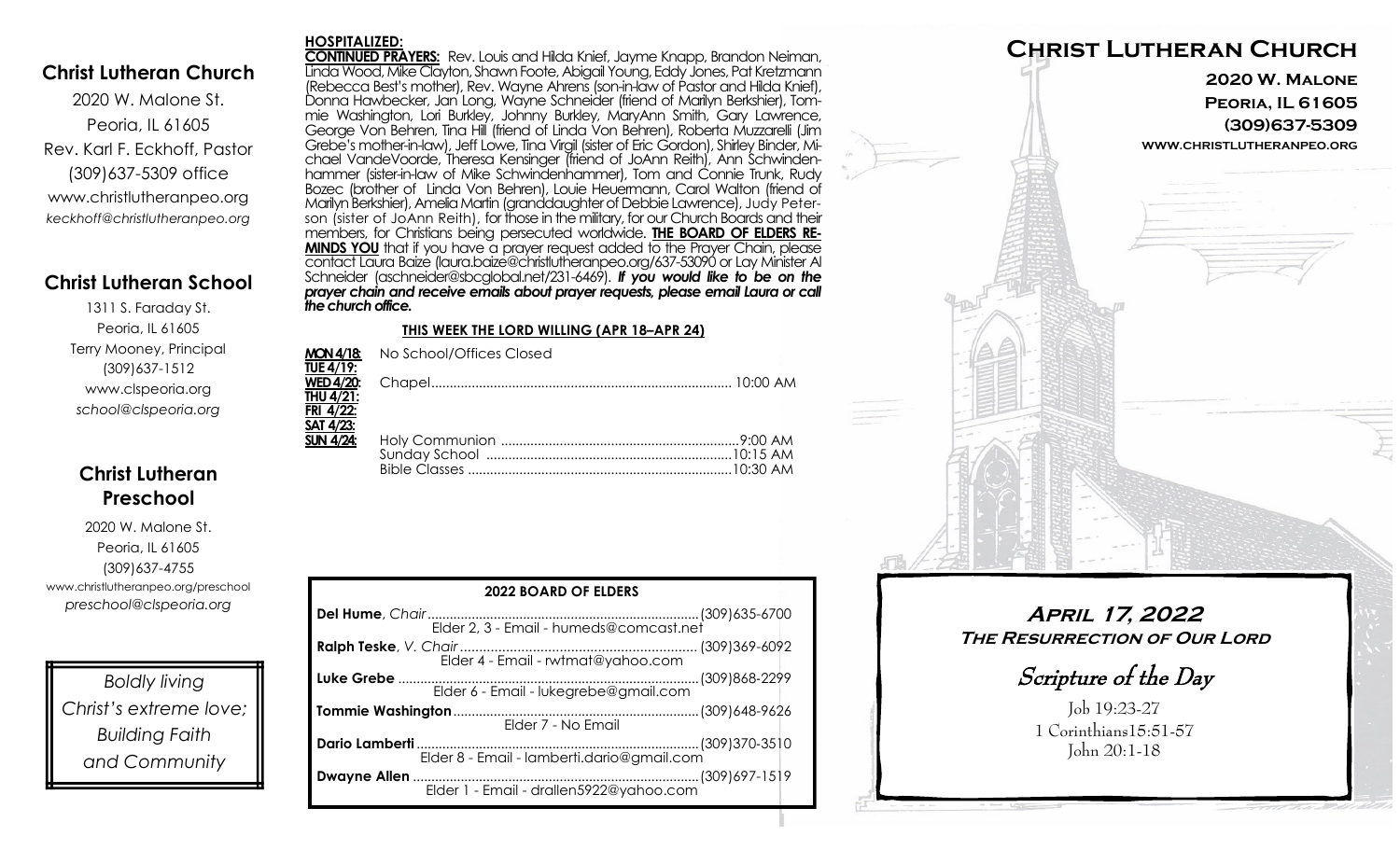# **Vol. 77 April 17, 2022 No. 21 The Resurrection of Our Lord**

## **WELCOME TREASURED MEMBERS AND HONORED GUESTS!**

**NOTE TO OUR GUESTS:** Since Holy Communion is a public demonstration of unity in faith, those who commune should express their acceptance of the faith and teaching for which we stand. Our welcome to visitors is heartfelt. Visitors from another Lutheran church or Congregation are asked to please approach our Pastor, if you have not already done so, before attending communion this morning. Also, if you're not a member of an LCMS church but would like a blessing, cross your arms across your chest to receive the blessing. Individual cups are available, in addition to the common cup, as you approach the Altar. **Non-alcoholic**  white wine is available in the center of the tray.

**VISION STATEMENT:** Christ Lutheran Church will continue its Christcentered, life directed focus, responding to the needs of its members, emphasizing local and worldwide witness, and acting as a catalyst for the improvement of the neighborhood.

**ELDER PRAYING WITH PASTOR**: 7:00 AM—Tommie Washington; 10:00 AM—Del Hume

**ELDERS ASSISTING WITH COMMUNION**: 7:00 AM Tommie Washington, Luke Grebe, Del Hume; 10:00 AM—Del Hume, Luke Grebe.

**GREETING YOU BEFORE SERVICES TODAY**: 7:00 AM—Booma Jass, 10:00 AM—Nancy Knoll

**ACOLYTES FOR TODAY**: Ethan Best, Leah Stenger; **FOR NEXT SUN-DAY**: Ryne McIntosh, Andrew Sparks

AS YOU LOOK FORWARD to your worship next Sunday, you should read the appointed lessons for **The Second Sunday of Easter** - The First Lesson: Acts 5:12-32, The Second Lesson: Revelation 1:4-18, and The Holy Gospel: John 20:19-31.

**THE PARISH MINISTRY BOARD** is looking for volunteers to help with 2-4 year old children for Sunday School. We're happy to report that we have so many kids, we need an extra hand! Lessons and music are covered by the teachers, but we could use help with craft/play time for this age group. Even if you want to commit to just one Sunday a month, that works for us! See Darla Heuermann, Sue Lee, or Chris Grebe with any questions.

**IT'S BACK!** Easter breakfast has returned! A full breakfast will be served from our new school kitchen between services on Easter Sunday beginning at 8 AM. No food or baked good donations are needed. Please just come and enjoy a safe opportunity for fellowship as we celebrate our risen savior. All proceeds will go to help fund those youth and adults attending the National Youth Gathering this summer.

**LAST WEEK:** Tithes and Offerings: \$; MTD: \$10,767.00. Improvement Fund: \$ , MTD: \$145.00. Attendance: 149. Sunday School Attendance: N-7th14; 8th-HS 0, Adults 49, Visitors 4; Total 67.

### **THIS IS THE 21st SUNDAY OF OUR PLEDGE YEAR**

**STEWARDSHIP CORNER** — **Luke 24:6-7 – "He is not here, but has risen. Remember how he told you, while he was still in Galilee, that the Son of Man must be delivered into the hands of sinful men and be crucified and on the third day rise."** Jesus is risen. But is that Good News? What if He is mad at us for betraying Him, for running away at Gethsemane, for not believing He would rise? The Good News is not just that Jesus is risen; the Good News is that He is risen to bless us. There is no need to be alarmed. He still calls us His friends and brothers and sisters, and He means to bring us through death to resurrection as well. The Lord is risen – He is risen indeed!

**WOMEN'S BIBLE STUDY**: Revealing Revelation, Clarity in Confusion. Find out how Revelation states in a bold and colorful way only what Scripture has already clearly stated. Starting Tuesday May 17th at 6 p.m. and going thru Sep 6th, join us for a one-hour study that will strengthen your faith in Jesus. Bring a friend! A sign-up sheet will be passed around at the Sunday School hour or contact Jana at 309- 339-8937. Soli Deo Gloria!"

**LILIES PLACED ON THE ALTAR TODAY** are given to the glory of God by Bill and Judy Nelson, for blessing received; Mike Schwindenhammer, in memory of Lucille Schwindenhammer, Tony ("Red") Schwindenhammer, Margaret Schwindenhammer, Judy Schwindenhammer, Donna Schwindenhammer, and Helena Buell; Mitzie Ehlen, in memory of Joe and Beverly Ehlen; Darlene Marvel, in memory of Ray Marvel and Darlene and Ray's parents; Mike and Kathy Lelm, in memory of Raymond Roth and Anna Mae Lelm; Bill and Nancy Marlott, in memory of loved ones; Martha Guppy, in memory of Ed Guppy; Charlotte Sparks, in memory of Paul and Olga Marx, Merle and Hazel Marx, and Don Sparks; Dale Eckhoff, in memory of Lucille Eckhoff and her parents, Raymond and Leon Dandes; Gary and Debbie Lawrence, in loving memory of Sean Long; Nancy Knoll, in memory of Dan Knoll and Frank and Liz Knoll; Susan Koch Brown, in memory of Maridith Koch and Rev. and Mrs. Julius Koch; Mike and Rhonda Morrow, in memory of Ed and Edna Morrow and Don Garske; and Barbara O'Dell, in memory of Bill Wieland and her two good friends, Barbara Hadley and Audrey Atkinson.

# **ORDER OF SERVICE**

**Divine Service, Setting 3, p.184**

**Invocation**

**Opening Hymn** "Jesus Christ is Risen Today" [LSB 457]

**Confession and Absolution**

**The First Lesson** Job 19:23-27, p.

**Bell Choir** "The Power of the Cross"

**The Epistle Lesson** 1 Corinthians 15:19-26, p.

> **Adult Choir** "One Day"

**The Holy Gospel** Luke 24:44-47, p.

**Nicene Creed**

**Sermon Hymn** "Awake, My Heart, With Gladness" [LSB 467]

**Sermon - Rev. Karl F. Eckhoff**

*"The Father Has Forgiven Us"* Luke 24:44-47

**Prayer of the Church**

**The Lord's Prayer**

**Words of Institution**

**Communion Songs**

"Now All the Vault of Heaven Resounds" [LSB ]465 "Jesus Lives! The Victory's Won" [LSB 490] "At the Lamb's High Feast We Sing" [LSB 633]

**Post Communion Thanksgiving**

**Dismissal**

#### **Benediction**

**Closing Hymn "**I Know That My Redeemer Lives" [LSB 461, v. 1, 2, 5, 7, 8] Organist: Mrs. Connie Bremer